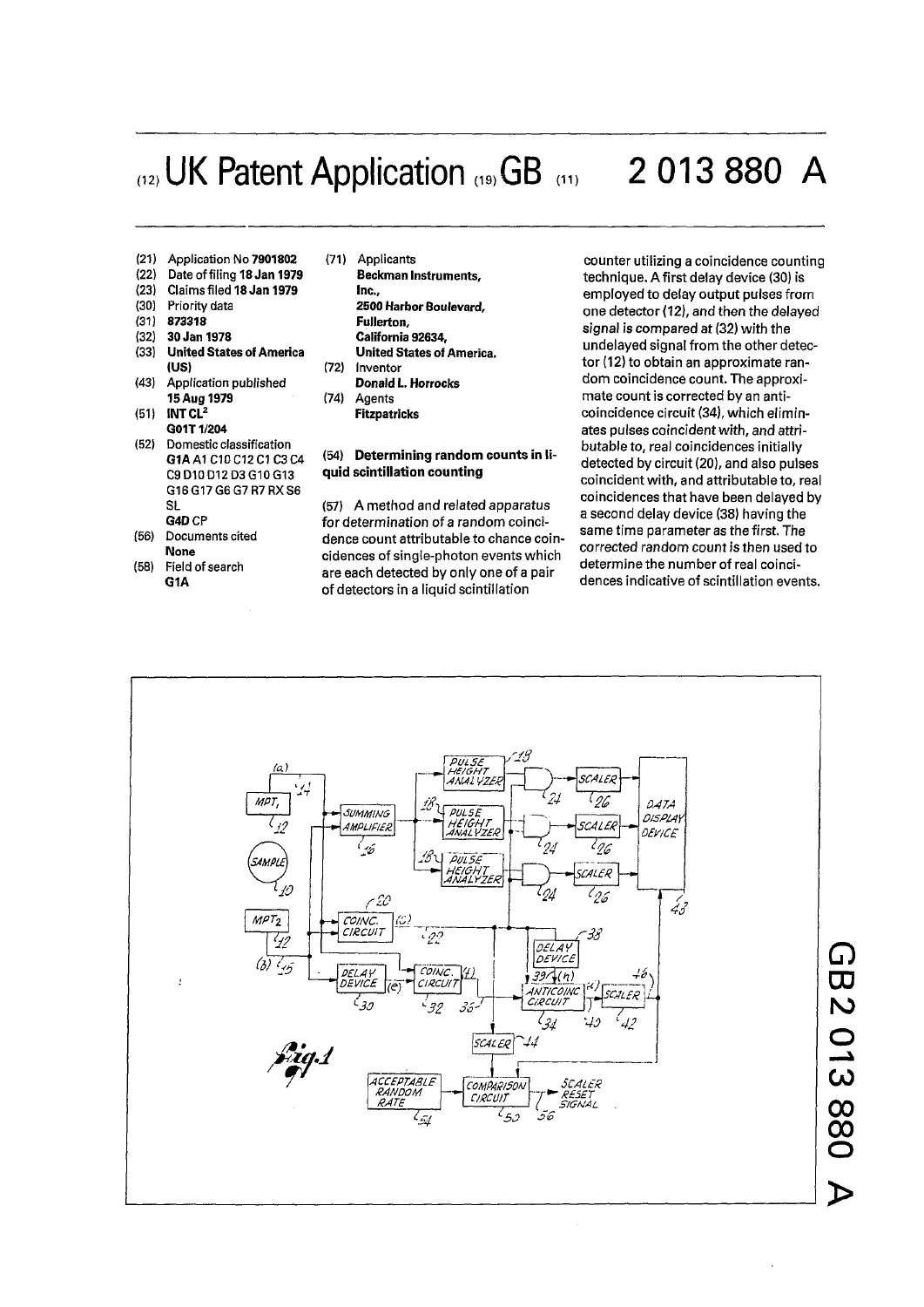2019000

 $1/2$ 

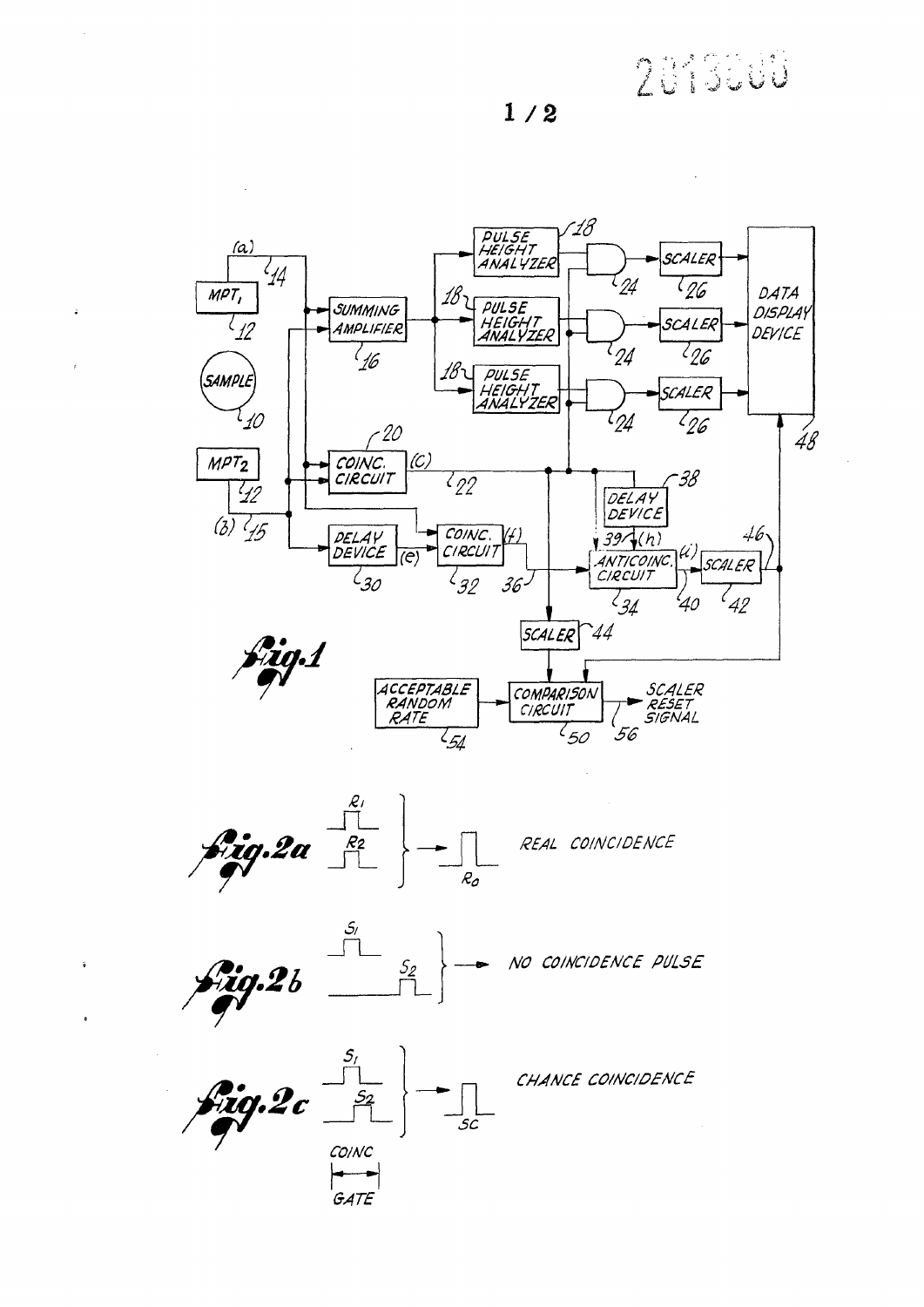2013980

 $2/2$ 



 $\hat{\textbf{v}}$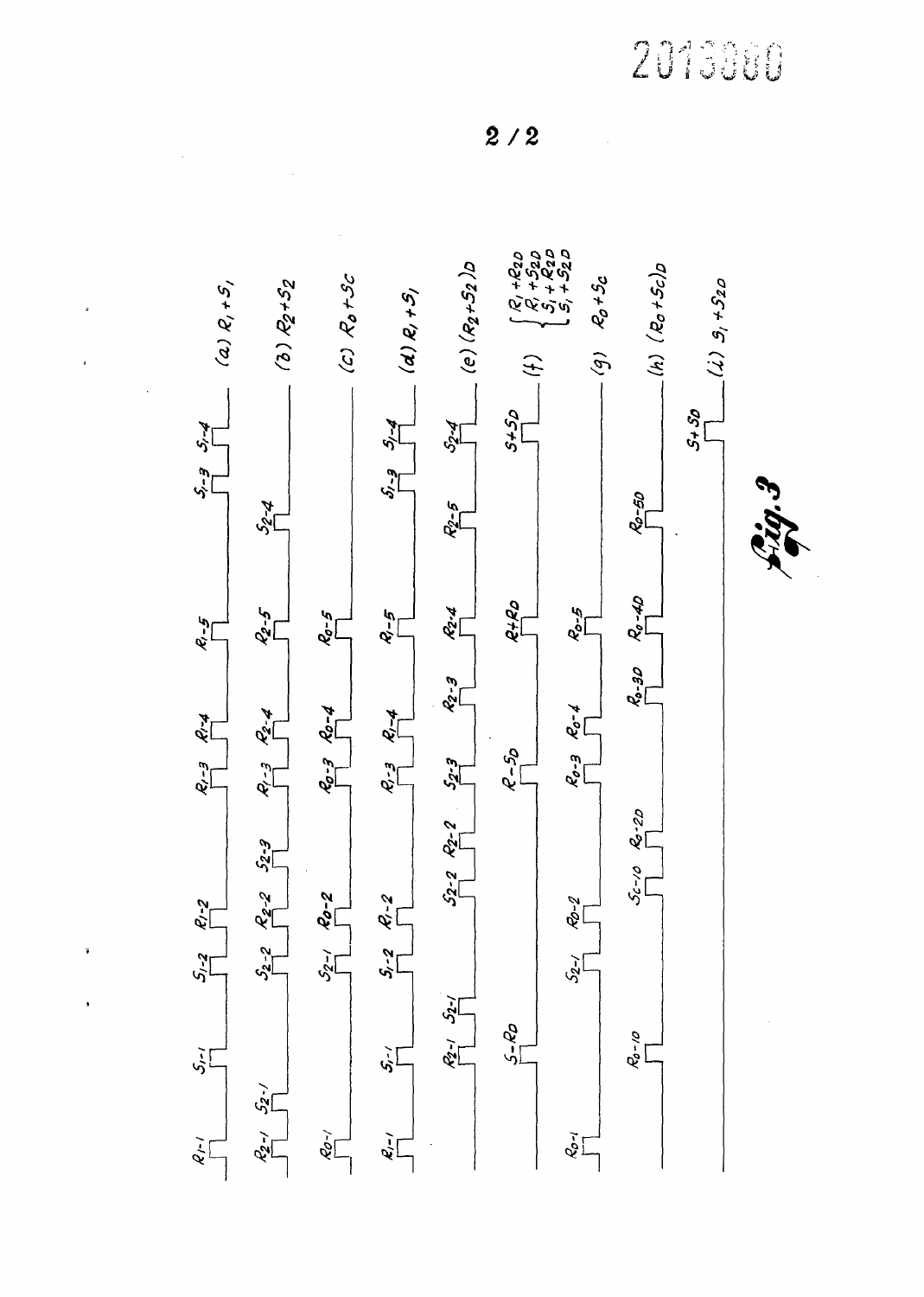## **SPECIFICATION**

**Method and apparatus for determining random coincidence count rate in a scintillation counter utilizing the coincidence technique** 

 $5$  5 *Background of the Invention* 

This invention relates generally to the measurement of radioactivity utilizing what is generally referred to as the coincidence counting technique, wherein events relating to radioactive decay are detected in two or more detectors within a given time interval, in order to eliminate various sources of error which would be 10 introduced if only one detector were used. More particularly, the invention relates to a new and improved 10

method, and related apparatus, for eliminating a further source of error due to the detection of chance or *random coincidences in the* multiple detectors.

One of the most widely used devices for the measurement of radiation from radioactive substances is the scintillation counter. The basic element of a scintillation counter is a scintillation medium which absorbs

- 15 incident radiation and emits photons as a result. Many of the emitted photons are incident upon a 15 photocathode in a nearby multiplier phototube, and are converted to photoelectrons emitted from the photocathode. The electrons emitted from the photocathode are multiplied in number at a succession of phototube electrode, called dynodes, and the output of the multiplier phototube is a measurable electrical pulse having a magnitude which is approximately proportional to the energy of the incident radiation.
- 20 A liquid scintillation counter operates on the same basic principle, except that the scintillation medium is a 20 liquid into which is dissolved, suspended or otherwise intermixed the sample being tested. The radioactivity of the sample can then be measured by collecting the photons emitted from the scintillation medium in a multiplier phototube positioned near the sample, and counting the pulses generated by the tube in appropriate electrical circuitry. Depending on the characteristics of the sample being measured, and on the
- 25 particular tests being performed, this electrical circuitry usually performs some type of pulse height analysis 25 on the pulse output from the phototube, since it is usually desired to detect and count radioactive events within a particular range or window of energy levels. A significant problem encountered in the measurement of radioactivity by means of scintillation counters

is that there area number of phenomena unrelated to the radioactivity of the sample which nevertheless 30 result in the generation of output pulses from the multiplier phototube of a scintillation counter. These 30

- phenomena are frequently referred to as "singles" events since they are all characterized by the emission of single photons or photoelectrons. A relatively large source of "singles" events is the thermionic emission of electrons from the photocathode or from the dynodes of the multiplier phototube itself. Such electrons are emitted independently of any detected radiation, and can result in significant error, especially if the tubes are 35 operated at relatively high voltages, the typical case where high amplification factors are being used, as in 35
- the measurement of relatively low radiation levels. This thermionic emission of electrons is also referred to as "tube noise".

In liquid scintillation counters, the sample itself may emit photons by some process unrelated to its radioactivity. The sample material could exhibit some degree of chemiluminescence, i.e., there may be some

- 40 chemical reaction or reactions occurring within the sample material which result in the emission of photons. 40 The sample material may also be subject to the processes of bioluminescence or photoluminescence, which also generate photons independently of the level of radioactivity of the sample material. In addition, the presence of low-level background radiation, static electrical discharges, or a leakage of ambient light into the counter, could give rise to "singles" events detectable by the scintillation counter.
- 45 Use of the well known coincidence counting technique substantially reduces the detection of "singles" 45 events by a scintllation counter. *In a* liquid scintillation counter, this technique is utilized by employing at least two multiplier phototubes disposed one on each side of the sample. The emission of many single radioactive particles by the sample can typically result in the emission of about seven or more photons simultaneously, or nearly simultaneously. Thus, there is a high probability that such an event will be
- 50 detected by both phototubes at nearly the same time. A "singles" event, however, such as one reslting from 50 chemiluminescence, or from a thermionically emitted electron in one of the tubes, would result in an output pulse from only one of the tubes. It can be appreciated, then, that the use of the coincidence counting technique results in the elimination of most of the "singles" events from the counting process. It will also be apparent, however, that, because of the random nature of the "singles" events, there is a
- 55 significant probability that a "singles" event could be detected in one tube at nearly the same instant in time 55 that one is detected in the other tube. There is, therefore, a random coincidence rate resulting from random or chance coincidences of unrelated "singles" events. Mathematically, the random coincidence count rate  $S_c$ is given by: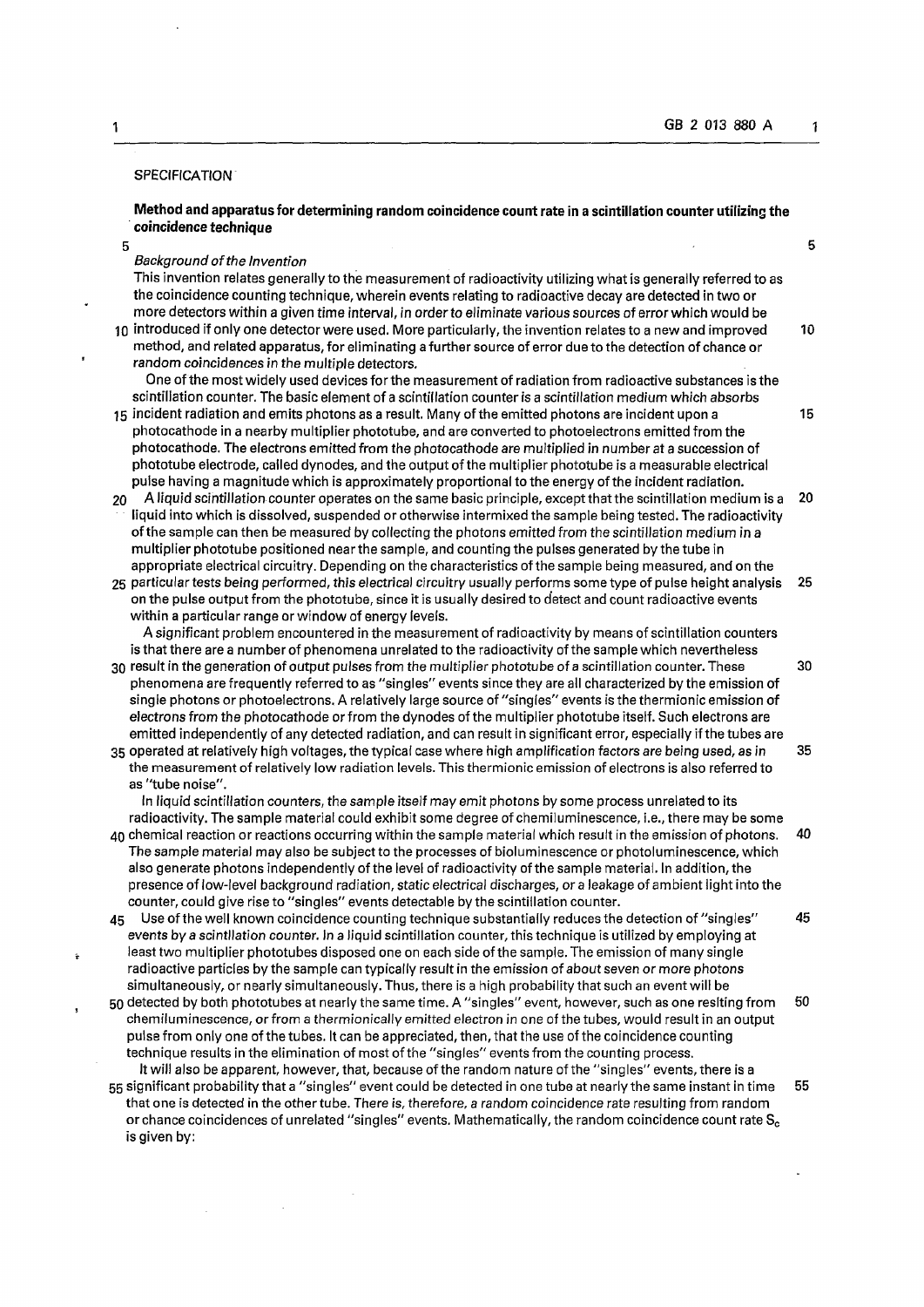| $S_c = 2\tau_c S_1 S_2$ |                             | (1)                                                                                                                                           |    |  |
|-------------------------|-----------------------------|-----------------------------------------------------------------------------------------------------------------------------------------------|----|--|
| where:<br>5             | $\mathsf{L}_{\mathsf{e}} =$ | the resolving time of the coincidence counter,<br>i.e., the longest time separating two pulses which<br>would still be considered coincident, | 5  |  |
|                         | $S_1 =$                     | the "singles" count rate measured by one of the<br>multiplier phototubes, and                                                                 |    |  |
| 10                      | $S_2 =$                     | the "singles" count rate measured by the other<br>of the multiplier phototubes.                                                               | 10 |  |

Under normal operation, a liquid scintillation counter will give a measured count rate  $(S_m)$  which will be the sum of the sample coincidence count rate  $(S_a)$  and the "singles" random coincidence count rate  $(S_c)$ .<br>15 That is: 15 That is: 15 That is: 15 That is: 15 That is: 15 That is: 15 That is: 15 That is: 15 That is: 15 That is: 15

$$
S_m = S_a + S_c. \tag{2}
$$

Any user of a liquid scintillation counter ideally needs to know the value of  $S_c$  so that, where possible, a 20 correction can be made to obtain the correct value of radiation attributable to the sample only. Even where 20 direct correction is not possble, because testing is being performed in specific energy level "windows", the user of the counter could still use the value of S<sub>c</sub> as an indication of the reliability of the measured count rate. Prior to this invention, a precise determination of the random coincidence rate has not been possible, except as disclosed in U.K. Patent Specification No. 1527339. Although the technique disclosed in the prior

- 25 U.K. patent specification provides a highly satisfactory solution to the problem posed by the occurrence of 25 random coincidences, it requires the use of a counting channel for measurement of a single-photon count. Accordingly, there is still a need for an alternative solution to the problem. Prior art techniques have been limited to making a qualitative estimate of the presence of those "singles"
- events which decrease with time. Usually chemiluminescence, bioluminescence and photoluminescence 30 have this decay characteristic. In accordance with such prior art techniques, the radioactivity of a sample 30 would be measured at different times, and the measured count rates compared, so that any decrease in the measured coincidence rates could be noted. If there was little or no decrease in the measured coincidence rates over a substantial time period, it was generally assumed that the random coincidence count was insignificant. This method is, of course, quite time consuming, and does not take into account at all those
- 35 "singles" events derived from tube noise, or from other sources which do not rapidly decay. 35 United States Patent No. 3,772,512 issued in the name of Laney, suggests that real coincidences can be distinguished from chance or random coincidences in multiple detectors by delaying the output pulses from one of the detectors. The theory underlying the use of the delay circuit is that the real coincidences will be eliminated by delaying the signals from one of the detectors, but the chance coincidences will occur at the
- 40 same measurable rate, since they are random by nature and a time delay does not affect this characteristic of 40 randomness. Accordingly, if the delayed signal from one detector and the undelayed signal from the other detector are applied to a coincidence determination circuit, this should yield an indication of the random coincidence rate. However, the technique is still subject to significant error, especially at relatively high sample radiation counts. At high count rates, there is an increased probability that pulses due to real

45 coincidences, although shifted out of coincidence with each other, will nevertheless be coincident with 45 singles events or with other "real" events. Accordingly, there is still a need for improvement in the coincidence counting technique which utilizes a delay circuit, to provide an alternative to the solution set forth in the aforementioned patent application for

the reliable estimation of the error attributable to random or chance coincidences of singles events. The 50 present invention fulfills this need. 50

*Summary of the Invention* 

The present invention resides in a method and related apparatus for determining the random coincidence count due to different events which each generate single quanta of energy and which happen to be detected at substantially the same time at different ones of the two independent detectors in a scintillation counter.

- 55 Briefly, and in general terms, the method of the invention comprises the steps of counting the number of 55 measured coincidences or events detected essentialy simultaneously by both detectors in the scintillation counter, delaying the pulses from one of the detectors by a fixed time delay, detecting the essentially simultaneous pulses derived from the delayed pulses from one detector and the undelayed pulses from the other detector, to obtain an approximate measure of a random coincidence count rate attributable to hance
- 60 coincidences of single-quantum events, and correcting the approximate random coincidence count rate to 60 compensate for coincidences involving at least one pulse attributable to a real coincidence. More specifically, the step of correcting the random coincidence count rate includes eliminating pulses that are coincident with pulses detected simultaneously by both detectors, delaying the signal indicative of pulses detected simultaneously by both detectors, and further eliminating pulses coincident with the delayed signal

65 indicative of pulses simultaneously detected by both detectors. 65

 $\overline{2}$ 

ţ

ċ

ğ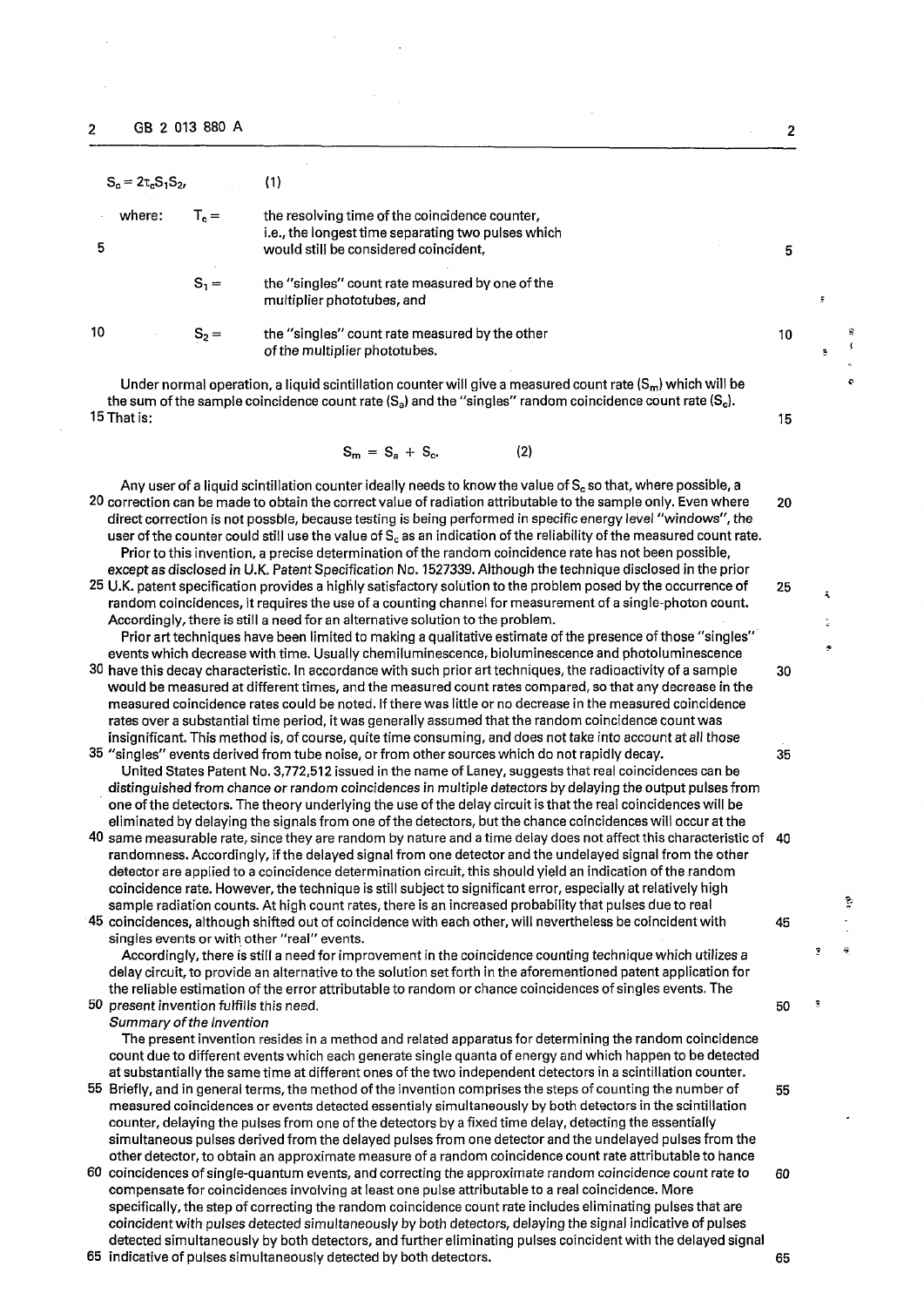**Since the approximate random coincidence count rate is derived by detecting coincidences between delayed pulses from one detector and undelayed pulses from the other detector, the approximate count rate will include four categories of coincident pulse pairs. The most significant of these, of course, is that which includes coincidences between undelayed singles events and delayed singles events, since these represent** 

- **5 the random coincidence count rate. The other three categories are coincidences between undelayed real 5 events and delayed real events, coincidences between undelayed real events and delayed singles events, and coincidences between undelayed singles events and delayed real events. The first two of these three unwanted categories, both involving undelayed real events, can be eliminated by removing from**
- **consideration all of those pulses which are coincident with originally measured undelayed real coincidences. 10 The third category, involving a delayed real event, can be eliminated by removing from consideration those 10**
- **pulses which are coincident with delayed real coincidences. In terms of novel apparatus, the invention comprises first coincidence detection means for detecting real and chance coincidences between the signals from the two detectors, a first time delay means for delaying the signals from one of the detectors, and second coincidence detection means for determining the**
- **<sup>1</sup> 5 coincidences between a delayed signal from one detector and an undelayed signal from the other detector, 15 to obtain an approximate random coincidence count rate. Also included are a second time delay means, having a time delay identical with the first, and anti-coincidence detection means for eliminating from the approximate random coincidence count rate pulses that are coincident with a signal from the first coincident detection means, and also those that are coincident with a delayed signal from the first coincidence**
- **2o detection means. The invention apparatus may also include counting means for accumulating a corrected 20 count of random coincidences and a count of measured coincidences, and comparison means for comparing the corrected random coincidence count rate with an acceptable random coincidence count rate. It will be appreciated from the foregoing that the present invention provides a simple alternative to the single photon counting technique described and claimed in the aforementioned co-pending patent**
- **25 application. The random coincidence count rate as thus determined may be used for comparison with an 25 acceptable count rate, or percentage corrections can be calculated in the manner set forth in the aforementioned patent application. Other aspects and advantages of the present invention will become apparent from the following more detailed description taken in conjunction with the accompanyng drawings.**

**30** *Brief Description of the Drawings* **30** 

*Figure 1* **is a block diagram of a measurement system incorporating a scintillation counter and associated components for practising the coincidence counting technique in accordance with the principles of the present invention;** 

*Figures 2a-2c* **are timing diagrams showing the contrast between real coincident events, non-coincident 35 events, and chance coincidences of unrelated events; and 35** 

*Figure 3* **is a timing diagram showing the relationship of various types of pulses detected and processed by the apparatus of the invention shown in Figure 1.** 

*Detailed Description* 

**As shown in the drawings for purposes of illustration, the present invention is principally concerned with a 40 method for determining the error due to chance coincidences detected by utilizing the coincidence counting 40 technique in a scintillation counter. As previously indicated, the coincidence counting technique utilizes at least two radiation detectors, usually multiplier phototubes, in order to avoid counting single-photon events resulting from chemiluminescence or similar phenomena in the sample being measured, or resulting from phototube noise which arises from thermionic emission of electrons. Although these "singles" events will 45 normally be detected in only one multiplier phototube, the random nature of their occurrence results in the 45** 

**detection of a significant number of apparent coincidences that are unrelated to the radioactivity being monitored.** 

**Figure 1 shows in block diagram form a typical arrangement for radioactivity measurement using a liquid scintillation counter. A sample 10, is placed between a pair of photon detectors 12, which usually take the** 

- $_{\rm 50}$  form of multiplier phototubes. In liquid scintillation counters, radioactive particles emitted by the sample  $~$  50 **material are absorbed by a** *liquid* **scintillation medium** *mixed* **with the sample itself, and the generation of a number of photons results from each emission of a radioactive particle. The photons are simultaneously, or nearly simultaneously, detected by the multiplier phototubes 12 and converted into measurable electrical pulses for output on lines 14 and 15, respectively. The output pulses from the multiplier phototubes 12 are <sup>5</sup> <sup>5</sup> transmitted to a summing amplifier 16, the output of the amplifier being fed to three pulse height analyzers 55**
- **18, each of which can be adjusted to ignore pulses which do not fall within a selectable range of pulse heights or energy levels. The output pulses from the multiplier phototubes 12 are also transmitted to a coincidence detection circuit 20, which provides an output on line 22 if the pulses from the tubes are in coincidence, to within some preselected resolution time interval.**
- **<sup>6</sup> <sup>0</sup> The coincidence signal on line 22 and the outputs from the pulse height analyzers 18 are applied to three 60 coincidence gates 24, which function as AND gates, producing an output only when both input signals are in the same selected condition. Three scalers 26 receive output pulses from the respective coincidence gates 24, and accumulate counts in the three channels.**

**In accordance with the present invention, the output signals from one of the multiplier phototubes 12, on 65** line 15, is also applied to a delay device 30, and the delayed signal is applied to a second coincidence 65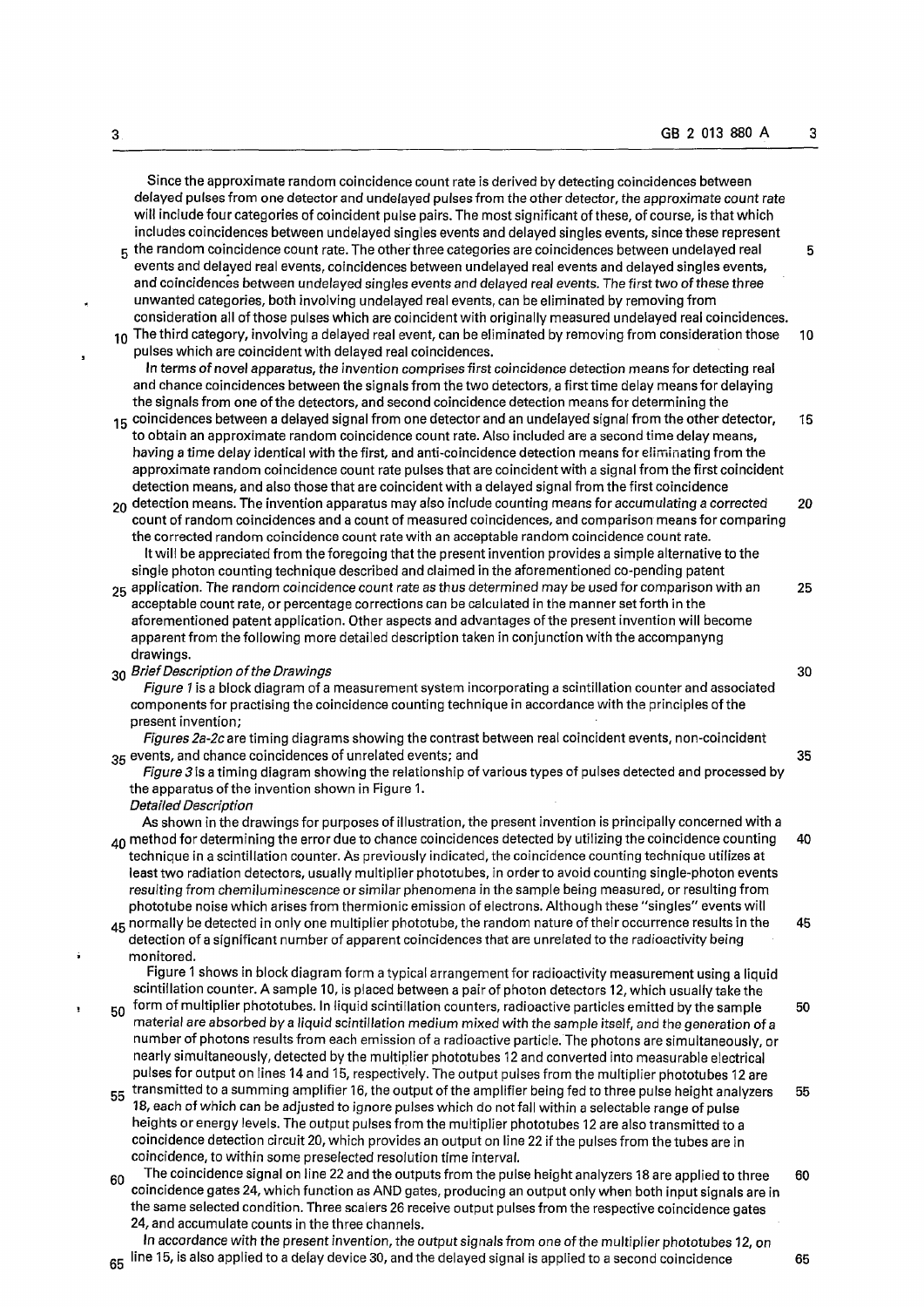**detection circuit 32 along with the undelayed signal from the other multiplier phototube on line 14. Then, an approximate random coincidence count obtained from the second coincidence detection circuit 32 is further corrected by means of an anti-coincidence circuit 34 to which signals indicative of the approximate random coincidence rate are applied over line 36. Also applied to the anti-coincidence circuit 34 are a signal indicative** 

**5 of the measured coincidences, derived from line 22, and a signal indicative of the original coincidences on line 22 delayed by a second delay device 38, having the same inherent time delay as the first time delay device 30. As will be further explained, the anti-coincidence circuit 34 yields signal pulses, on output line 40, that are indicative of a corrected rate of random coincidences, i.e., coincidences that are attributable to "singles" events.** 

- **10 The chance coincidence pulses thus obtained on line40 are accumulated in a scaler 42, and the measured coincidence pulses on line 22 are accumulated in another scaler 44. The accumulated count in scaler 42, indicative of the corrected random coincidence count rate, is transmitted over line 46 to a display device 48, and to a comparison circuit 50r which also receives data from the scaler 44 over line 52. The comparison circuit 50 can include any desired circuitry for comparing the value of the random coincidence count rate**
- **15 with an acceptable random rate, indicated at 54. The comparison circuit 50 may also have the function of generating a scaler reset signal, as indicated at 56, so that counting may be restarted automatically if the random coincidence count rate is not down to an acceptable level. This latter feature would, of course, be useful only if the chance coincidences were attributable primarily to some phenomena, such as chemiluminescence, which decayed rapidly with time.**
- **20 Operation of the apparatus illustrated in Figure 1 can be better appreciated by considering the various categories of pulses that can occur, as illustrated in simplified form in Figures 2 and 3. Figure 2a shows two real coincident pulses, designated as R<sub>1</sub>** and R<sub>2</sub>, respectively. Since the pulses R<sub>1</sub> and R<sub>2</sub> result from only one **event, they are practically coincident in time, and give rise to a real coincidence pulse, indicated as R0. In relation to the block diagram of Figure 1, if R^ were to appear on line 14 and R2 were to appear on line 15, the 25 coincidence detection circuit 20 would yield the pulse R0 on line 22. 2 5**
- **Figure 2b illustrates byway of contrast two "singles" pulses which are unrelated and non-coincident in**  time, and are designated S<sub>1</sub> and S<sub>2</sub>, respectively. Figure 2c indicates two unrelated singles pulses S<sub>1</sub> and S<sub>2</sub> **which happen to coincide in time within the tolerance selected for the widths of the coincidence gate included in the coincidence detection circuit 20. These pulses therefore give rise to a chance coincidence**
- **30 pulse S<sub>c</sub>. Again, in terms of the apparatus shown in Figure 1, if pulses S<sub>1</sub> and S<sub>2</sub> were to appear on lines 14 and 15, respectively, the coincidence detection circuit 20 would yield the pulse Sc on line 22. In Figure 3, waveform (a) indicates in simplified form a train of pulses of the kind that might appear on line 14 (Figure 1) from one of the multiplier phototubes 12. It will be seen that waveform (a) includes two types of**  pulses, real pulses indicated by R<sub>1</sub> and "singles" pulses indicated by S<sub>1</sub>. For purposes of further
- **35 identification, the real pulses are indicated as R<sub>1-1</sub>, R<sub>1-2</sub>, R<sub>1-3</sub>, etc., and the singles pulses are designated S<sub>1-1</sub>,**  $S_{1-2}$ ,  $S_{1-3}$ , etc. In similar fashion, waveform (b) of Figure 3 shows a correspondng waveform of the signal **pulses appearing on line 15 from the other multiplier phototube 12. It will be observed that the same nomenclature is utilized, and that the pulses due to real events are time conincident in the two waveforms. Thus, pulse** R**-**m **is time coincident with pulse R**2.-i, **pulse R-,"2 is time coincident with R2.2, and so forth. The**
- **40 singles pulses are, of course, not generally coincident, but, for purposes of illustration, singles pulse S^z is shown as being coincident in time with singles pulse S2-2. The signal content of waveform (a) may be indicated in shorthand form as**  $R_1 + S_1$ , and the signal content of waveform (b) may be indicated in **shorthand as**  $R_2 + S_2$ **.**

**Waveform (c) represents the output of the first coincidence detection circuit 20 on line 22. It will be seen 45 that it contains coincidence pulses for the real events, indicated at R0-i,** R0-2, **etc., and contains one chance or random coincidence, indicated as S<sub>c-1</sub>. Waveform (c) may be designated R<sub>0</sub> + S<sub>c</sub> in shorthand form. For convenience, waveform (a) is repeated as waveform (d). Waveform (e) is the result of time delaying waveform (b). In other words, waveform (e) represents the delayed signal output from the time delay device 30 to the second coincidence detection circuit 32. In shorthand form, waveform (e) may be indicated as (R2 + 50 S2)d.** 

**Waveform (f) depicts the signal that is obtained on line 36 from the second coincidence circuit, and represents coincidences between pulses in waveforms (d) and (e). As will be discussed in more detail, this signal contains pulses of four types, which may be represented in the same shorthand form as**  $R_1 + R_{2D}$ **,**  $R_1 + R_{2D}$  $S_{2D}$ ,  $S_1 + R_{2D}$ , and  $S_1 + S_{2D}$ .

55 **The theory underlying the use of a delay to distinguish real coincidences from random ones is that the number of random coincidences between "singles" events will be unchanged if the signals from one of the multiplier phototubes is delayed in time, but that the delay destroys the time coincidence relationship between the real coincident pulses. It can be seen from Figure 3, however, that, since waveforms (d) and (e) both contain pulses resulting from real and singles events, there is a possibility that, when the shifted and** 

 **6 0 60unshifted signals are compared, there will be coincidences due to pulses attributable to real events as well as due to pulses attributable to singles events. More specifically, the coincidences detected in coincidence detection circuit 32 include four distinguishable categories: an undelayed real pulse and a delayed real pulse, and undelayed real pulse and a delayed singles pulse, an undelayed singles pulse and a delayed real pulse, and an undelayed singles pulse and a delayed singles pulse. Clearly, the random coincidence count**  65 **65 rate in which the user is interested is the one derived from coincidences in the last category of the four, i.e.,** 

 $\overline{\mathbf{4}}$ 

 **5** 

 **1 0** 

 **1 5** 

20

 **3 0** 

35

**40** 

**45** 

**50** 

 **5 5**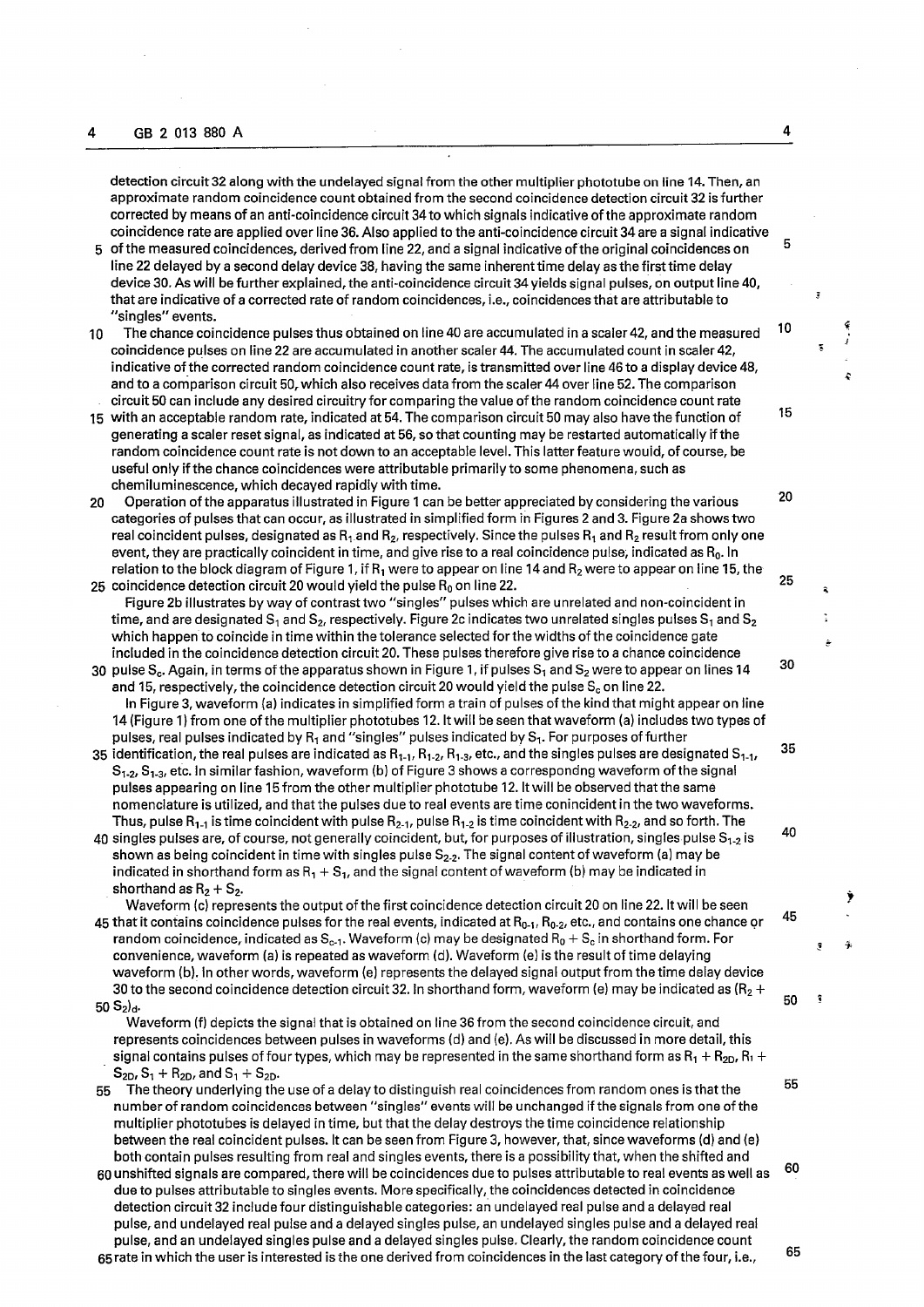**between singles pulses. For an accurate determination of the random coincidence count rate, coincidences in the first three categories must therefore be eliminated.** 

**For purposes of illustration, waveform (f) is shown as including one pulse from each of the four categories of coincident pulse pairs. Delayed pulse** R**2-**i **is shown as being coincident with undelayed singles pulse S,.-,,** 

**5 undelayed pulse Ri"3 is shown as being coincident with delayed singles pulse S2\_3, undelayed pulse Rn.s is 5**  shown as being coincident with delayed pulse R<sub>2-4</sub>, and undelayed singles pulse S<sub>1-4</sub> is shown as being **coincident with delayed singles pulse S2-4-**

**In order to eliminate the unwanted categories of coincident pulses from the approximately determined random coincidence count, the anti-coincidence circuit 34 is utilized. The output from the first coincidence** 

- **10 detection circuit 20 on line 22, is employed in the coincidence circuit to eliminate those coincidences due to 10 undelayed pulses attributable to real events. As shown in waveform (g), which is identical to waveform (c), the pulse R<sub>0</sub><sup>** $3$ **</sup> can be used to eliminate the coincidence in waveform (f) indicated as R +**  $S_p$ **, and the pulse**  $R_0$ **<sub>5</sub> can be used to eliminate the coincidence between unshifted and shifted real event pulses indicated in waveform** (f) as  $R + R_D$ .
- **15 The signal representing measured coincidences, indicates by waveform (c), is also applied to the delay 15 device 38, and the delayed'signal, shown in waveform (h), is then applied, over line 39, to the anti-coincidence circuit34. It will be seen from waveform (h) that the pulses can be utilized to eliminate the coincidence indicated asS + RD, involving a delayed singles pulse and a delayed real pulse. Once the three unwanted categories of coincidences have been eliminated from waveform (f), what remains on line 40 is a**
- **20 signal illustrated in waveform (i), i.e., containing only pulses attributable to chance coincidences of "singles" 20 events.**

**The anti-coincidence circuit 34 can be implemented in any of a variety of specific forms. In principle, it functions as an AND gate having three inputs. One input is supplied from the signals indicative of the approximate random coincidence count rate, on line 36, and the other two inputs are derived frm inverted** 

**25 forms of the signals on lines 22 and 39, respectively. It will be appreciated, however, that somewhat more 25 complex, yet perfectly conventional, logic will be needed to take care of situations in which pulses to be eliminated from waveform (f) are not exactly in coincidence with corresponding pulses in waveforms (g) and (h).** 

**There is a very small probability that coincidence pulses even of the type attributable to "singles" pulses 30 only will be eliminated by the aforedescribed technique. The possbility exists that the time of occurrence of 30 one of the random pulses S + S<sub>D</sub> in waveform (f) will almost exactly correspond with the time of occurrence of a chance coincidence as indicated by Sc in waveform (g) or waveform (h). It is believed, however, that the probability of this occurring is extremely low, and that the probability can be ignored for most practical purposes.** 

**35 It will be appreciated from the foregoing that the present invention provides a simple and practical 35 alternative technique for obtaining an indication of the random coincidence count rate in a scintillation counter using the coincidence technique. It will also be appreciated that, although a specific embodiment of the invention has been described in detail for purposes of illustration, various modifications may be made without departing from the spirit and scope of the invention. Accordingly, the invention is not to be limited** 

**40 except as by the appended claims. 40** 

## **CLAIMS**

**1. For use with a scintillation counter** *utilizing at* **least two detectors in a coincidence counting technique, a method for determining a random coincidence count due to events resulting in single-quantum emissions 45 which may chance to occur in such a manner that pairs of essentially coincident single-quantum events are 45 detected one in each detector and are erroneously counted as radioactive disintegrations occurring in a sample, said method comprisng the steps of:** 

**delaying output pulses from one of the detectors;** 

**detecting coincidences between the delayed pulses from one detector and the undelayed pulses from the 50 other detector, to obtain a signal indicative of an approximate random coincidence count, and 50 correcting the approximate random coincidence count to compensate for coincidences involving at least one pulse due to a real coincidence attributable to events resulting in multiple-quanta emissions.** 

**2. A method asset forth in claim 1, wherein said correcting step includes:** 

**conventionally detecting real coincidences between pulses from the two detectors;** 

- **55 delaying the real coincidences between the two detectors; 55** 
	- **eliminating pulses that are coincident with the real coincidences; and**

**eliminating pulses that are coincident with the delayed real coincidences, to obtain a signal indicative of a corrected random coincidence count.** 

**3. A method as set forth in claim 2, and further including the steps of:** 

**60 comparing the corrected random coincidence count rate with an acceptable value; and 60 restarting counting if the corrected rate exceeds the acceptable rate.** 

**4. For use with a scintillation counter utilizing at least two detectors in a coincidence counting technique, a method for determining a random coincidence count due to events resulting in single-quantum emissions which may chance to occur in such a manner that pairs of essentially coincident single-quantum events are 65 detected one in each detector and are erroneously counted as radioactive disintegrations occurring in a 65**